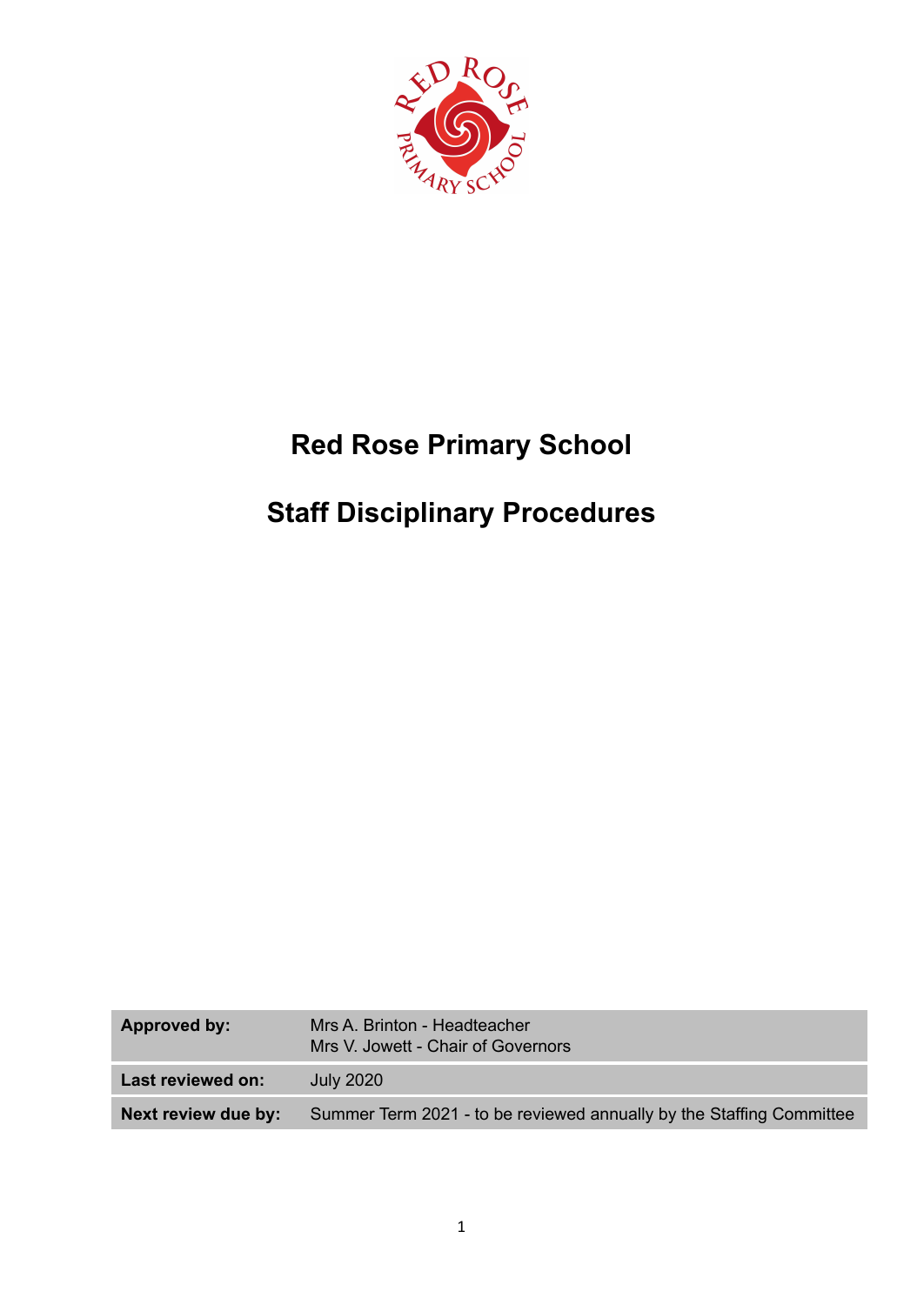

# **1. Introduction**

## 1.1 What is the policy about?

The School and Governing Body expects the highest standards from all employees. A disciplinary matter arises when an employee breaches school rules or fails to meet the required standards with regard to conduct, behaviour or performance.

#### 1.2 Who does the policy apply to?

This policy covers all employees of the school and should be used to deal with conduct issues in relation to both support staff and teaching staff. In addition, the procedure should also be used to deal with unsatisfactory performance for support staff **only**.

The procedure does not apply to termination of employment on the grounds of redundancy or permanent ill health, termination of a temporary or fixed term contract or where employees do not reach the required standards of performance within their probationary period. Separate guidance is available for the above circumstances and advice should be sought from the HR Advice and Guidance Team.

#### 1.3 Core Principles

Red Rose Primary School will treat employees in accordance with the following core principles of reasonable behaviour:

- No disciplinary action will be taken against an employee without full investigation and consideration of the facts.
- At every stage, the employee will be advised of the nature of the complaint against them and will be given the opportunity to state their case before any decisions are made.
- At all formal stages, the employee will have the right to be accompanied by a representative of their trade union or a work colleague.
- The disciplinary process may be implemented at any stage, dependent on the nature and seriousness of the alleged disciplinary offence.
- No employee will be dismissed for a first breach of discipline, except in the case of gross misconduct.
- Employees have the right of appeal against any formal disciplinary sanction.
- All disciplinary matters will be conducted as promptly as possible and all parties will cooperate in avoiding unnecessary delays, in the interest of both the employee and the school.
- The policy will be applied consistently and should primarily be used to help and encourage employees to improve, rather than as a way of imposing a punishment.

## *1.3.1 Misconduct*

Misconduct is behaviour that is inappropriate or unacceptable. The following are examples of misconduct: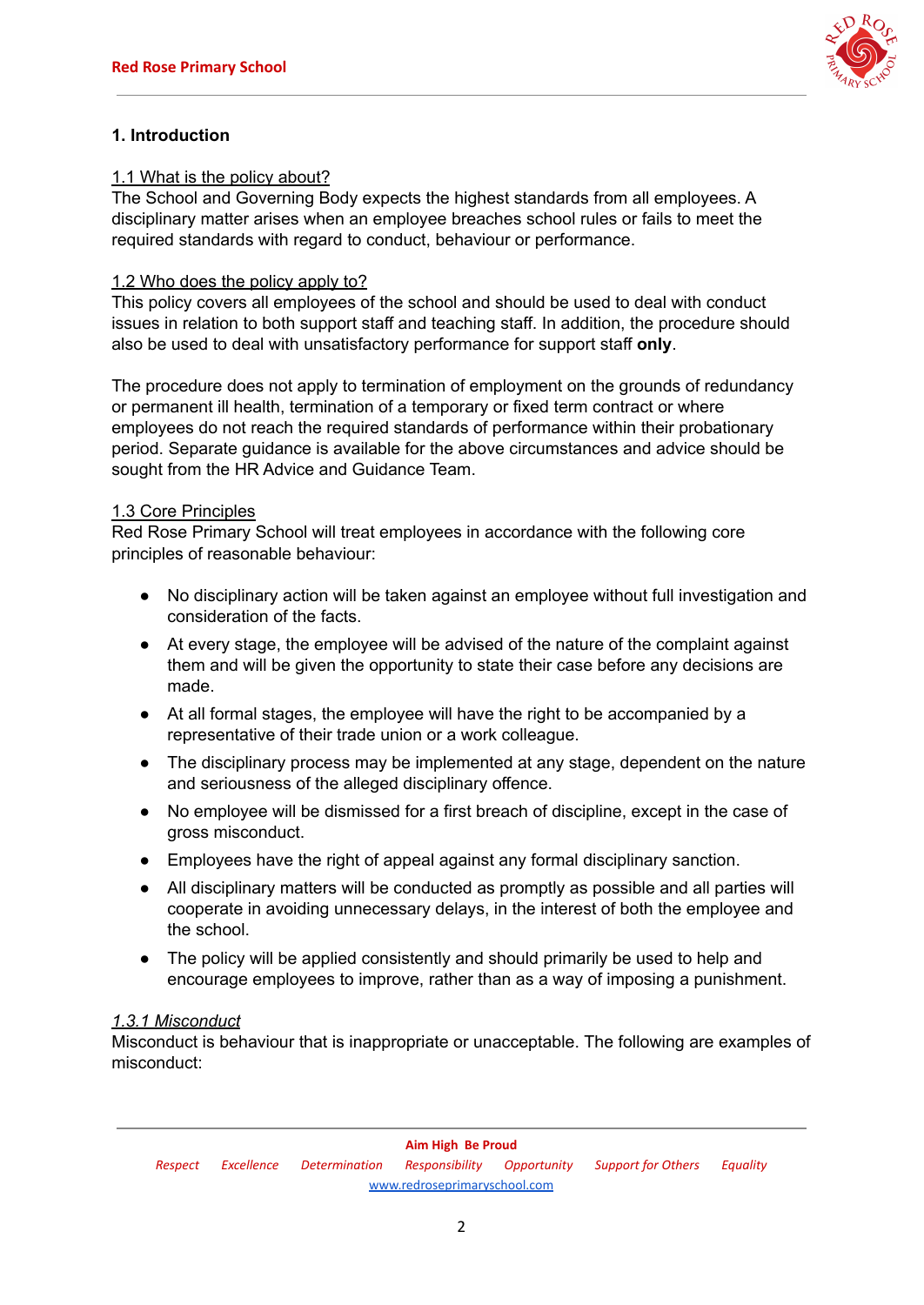

- unauthorised absence
- poor time keeping
- smoking in areas designated as non-smoking
- insubordination or using abusive language
- misuse of school facilities including computer facilities (e.g. e-mail and Internet)
- refusal or failure to carry out a reasonable lawful management instruction
- unacceptable behaviour or attitude;
- leaving the workplace without permission or due cause
- non-compliance with school policies and procedures including equalities policies and the Code of Conduct

This list is neither exclusive nor exhaustive and each case will be determined on the individual facts. Except in cases of gross misconduct, no employee will be dismissed for a first breach of discipline.

#### *1.3.2 Gross misconduct*

Gross misconduct is misconduct that is so serious that the school can no longer tolerate the employee's continued presence at work. It may justify dismissal without notice, known as summary dismissal. In this circumstance, termination of the contract is immediate.

The following are examples of conduct which may constitute gross misconduct:

- theft or fraud
- deliberate falsification of documents
- physical violence or bullying
- deliberate and serious damage to school and other property
- unlawful discrimination, harassment or victimisation
- serious misuse of the school, or an associated organisation, property or name
- deliberately accessing internet sites containing pornographic, offensive or obscene material
- serious insubordination
- serious incapability at work through drugs, substances or alcohol
- bringing the school, or an associated organisation, into serious disrepute
- gross negligence which causes, or might cause, unacceptable loss, damage or injury
- a serious breach of health and safety rules
- criminal or other serious misconduct outside the workplace which affects the employee's suitability for the post
- knowingly providing false information on any matter relating to the employee's employment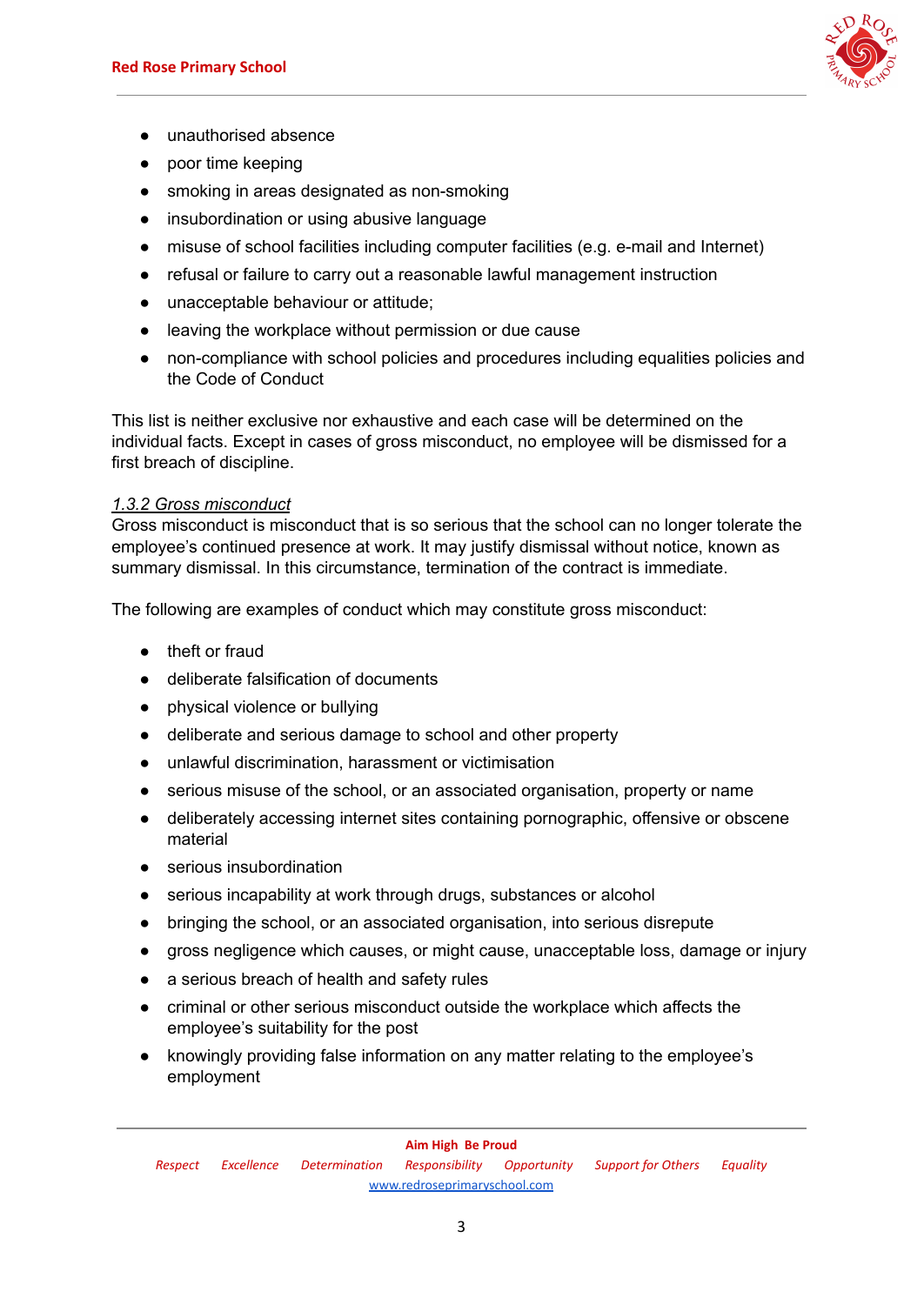

- a serious data breach or information security breach
- allegations against another person that are malicious or made for personal gain
- criminal or serious misconduct involving children or vulnerable adults

This list is neither exclusive nor exhaustive and each case will be determined on the individual facts.

#### 1.4 Responsibilities

The school is committed to implementing the disciplinary policy in a way which promotes the fair and equal treatment of all employees and eliminates discrimination.

All employees have a responsibility to ensure that they comply with this policy and procedure and to conduct themselves to the highest standards at all times and to conform to school rules, policies and procedures and the Code of Conduct.

It is the responsibility of the Governing Body to ensure that this policy and procedure is fairly and consistently implemented and to ensure that they implement this policy in a manner that recognises and respects the diversity of the workforce and the different needs of all employees. The Governing Body must ensure that issues are dealt with equitably, without discrimination, and as quickly as possible.

The HR Advice and Guidance Team are responsible for providing advice and guidance to the Headteacher or other relevant managers, to ensure it is operated in a fair and effective manner. It is important that a representative from HR Advice and Guidance is involved throughout the disciplinary process and must be in attendance at any disciplinary hearing. The Headteacher and/or Chair of Governors have an obligation to seek advice and guidance from HR Advice and Guidance when contemplating disciplinary action.

## *1.4.1 Delegation to the Headteacher*

The School Staffing Regulations 2009 gave Governing Bodies the option of delegating some powers related to staffing issues to the Headteacher. Although the responsibility for staff appointments and dismissals ultimately remains with the Governing Body these regulations provide an opportunity to agree delegation of powers.

The Governing Body should delegate these functions to the Headteacher unless there are good grounds not to do so. However, where Governors make any decision with regard to delegating the role to the Headteacher, it would no longer be appropriate for the Headteacher to carry out the investigation. This activity should then be delegated to a member of the Senior Leadership Team.

In matters of discipline or capability, the delegation of the function can be:

- written warning
- final written warning
- dismissal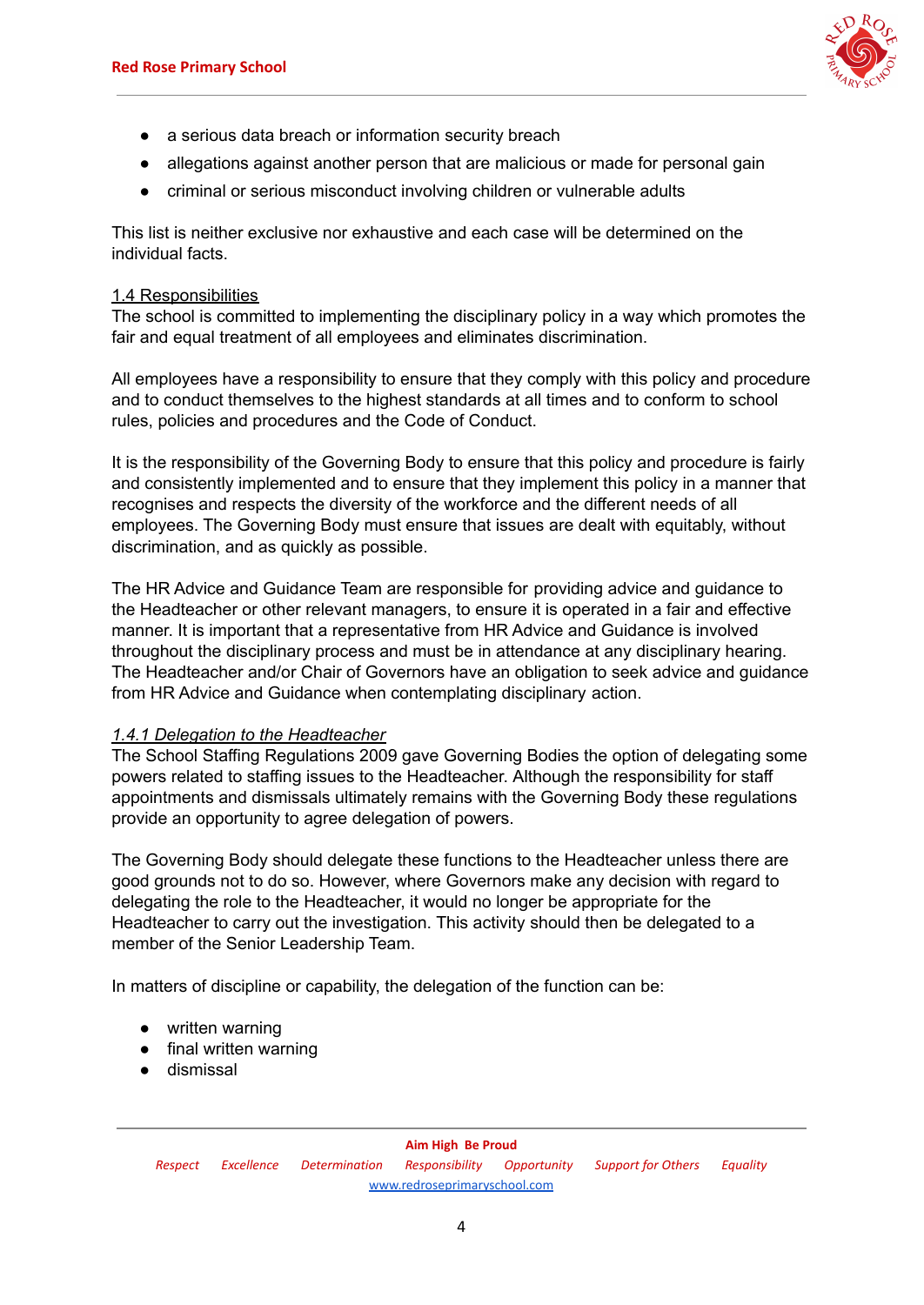

If the functions relating to appointments and dismissal are not delegated, the Headteacher has the right to attend and offer advice at all relevant proceedings.

#### *1.4.2 Procedure for issues relating to the Headteacher*

Where there are concerns about the conduct or behaviour of the Headteacher, the Chair of Governors is responsible for ensuring that an appropriate investigation takes place. Where the School buys into the Support to Chairs service level agreement, the matter should be referred to School and Governor Support Service (SGSS) by the Chair of Governors so that they, or their representative, can clarify who will investigate the issue. Any proceedings that ultimately result in a formal hearing must be considered by School Governors.

Issues regarding the capability of a Headteacher are not covered by this policy and should be referred to the Schools Capability Policy, Procedure and Toolkit for Teaching Staff.

#### 1.5 ACAS code of practice

This policy and procedure complies with the legislative framework and the ACAS (Advisory, Conciliation and Arbitration Service) statutory Code of Practice, released in 2009.

The key factor in the legislative framework is the focus on being procedurally accurate when carrying out disciplinary action; therefore it is essential that when dealing with disciplinary matters this procedure is followed.

## **2. Conduct**

#### 2.1 Informal stage

On becoming aware of an employee's alleged misconduct the Headteacher will make initial enquiries about the incident or situation to determine the appropriate course of action. This will normally involve a discussion with the employee to provide them with an opportunity to respond and explain any factors affecting their behaviour or conduct.

Based on the information gathered, the Headteacher will make a decision regarding the appropriate course of action, as described below:

#### **No case to answer**

It may become evident that there is no problem or the employee has provided a perfectly reasonable explanation to the concerns. If this is the case, the Headteacher will ensure that it is made clear to the employee that no further action will be taken.

#### **Informal discussion**

Minor cases of misconduct are usually best dealt with informally. Where the initial enquiries have established that the matter is not serious enough to warrant proceeding to a formal investigation but concerns remain about the employee's behaviour, the Headteacher should discuss the matter with the employee. The aim of the discussion is to ensure that the member of staff understands the concerns and should be made fully aware of the standards expected of them. A note of the discussion should be taken, including details of any improvement required, and a copy provided to the employee. The employee may also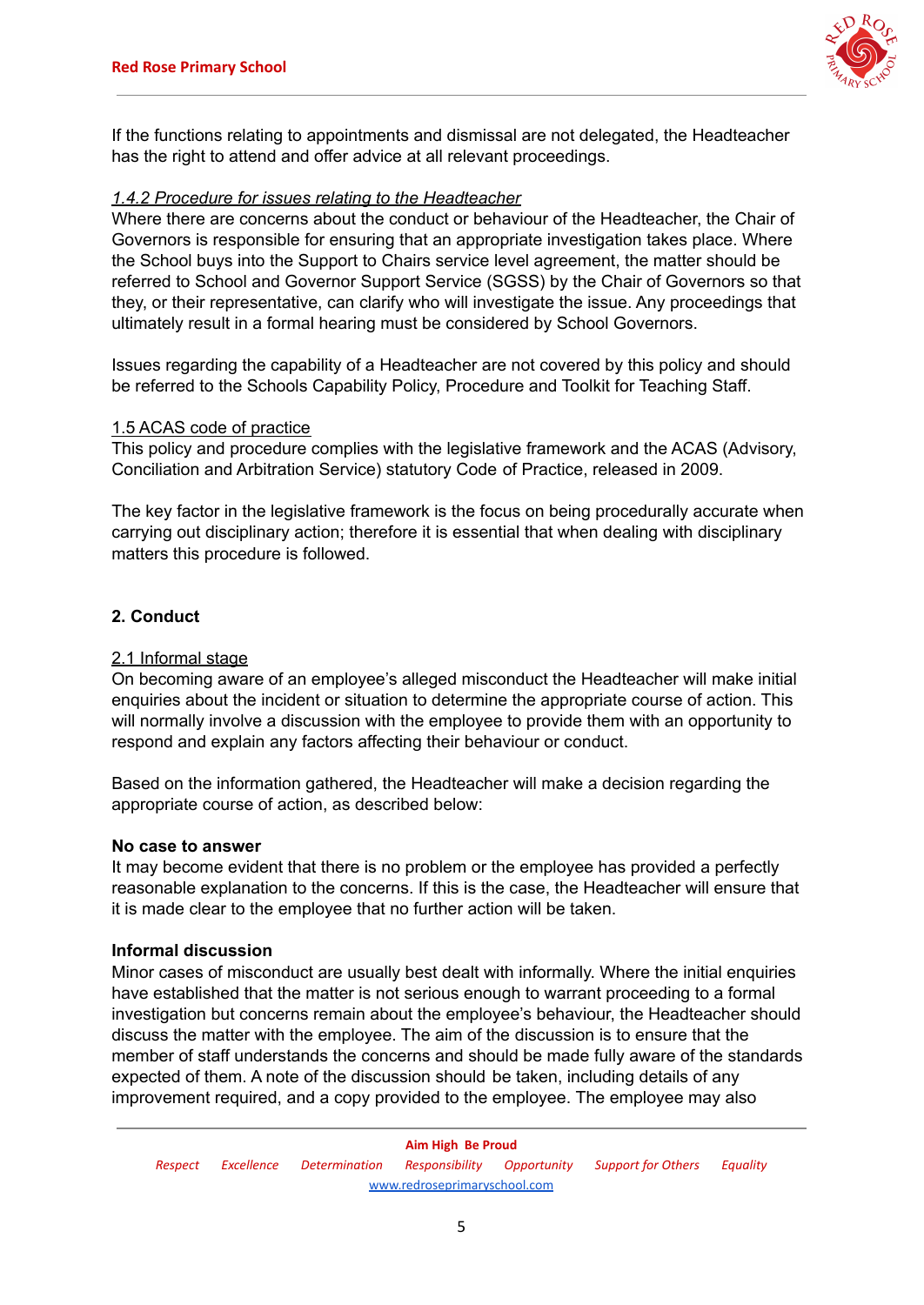

choose to attach their comment to the document. The note will remain on the employee's file.

An informal discussion is not a formal disciplinary sanction and therefore the employee has no right of appeal.

#### **Letter of management advice**

Where initial enquiries have established that the matter is not serious enough to warren proceeding to a formal investigation but concerns remain about the employee's behaviour, the Headteacher may feel it is appropriate to advise the employee, in writing, of how their conduct has fallen short of the school's standards and expectations, the change or improvement that is expected of them and that a failure to achieve the standards in the future may result in disciplinary action being taken.

The Headteacher must include a review period for the letter, usually of no more than 12 months. The letter will remain live on the employee's personnel file and may be referred to if any further disciplinary incidents occur during the review period. It is possible to extend the review period if the Headteacher concludes that the required improvement has not been made. Where a letter of management advice is issued in relation to 'safeguarding' issues, it is necessary and appropriate for this document to remain 'live' and not subject to any particular time limit.

A letter of management advice is not a formal disciplinary warning and, therefore, the employee has no right of appeal.

#### **Further investigation**

If the initial enquiries show that there are serious concerns about the employee's conduct, it may be necessary to carry out a formal investigation into the alleged misconduct.

## 2.2 Formal stage

Where it has been determined that a more detailed investigation is required, an Investigating Officer will need to be appointed to ascertain the facts regarding all relevant issues as fairly and promptly as possible. The employee should be kept fully informed throughout the process.

#### *2.2.1 Investigating officer*

The Headteacher or a member of the Leadership Team will usually undertake the investigation; however, where the allegations concern the Headteacher, it will be necessary for the Chair of Governors to deal with the matter (see section 1.4.2).

The Investigating Officer will investigate the alleged misconduct, produce an investigation report and make recommendations to management as to whether a disciplinary hearing is required.

Joint investigations should be carried out in line with any Partnership agreement in place and there may be circumstances where this includes the appointment of an external officer.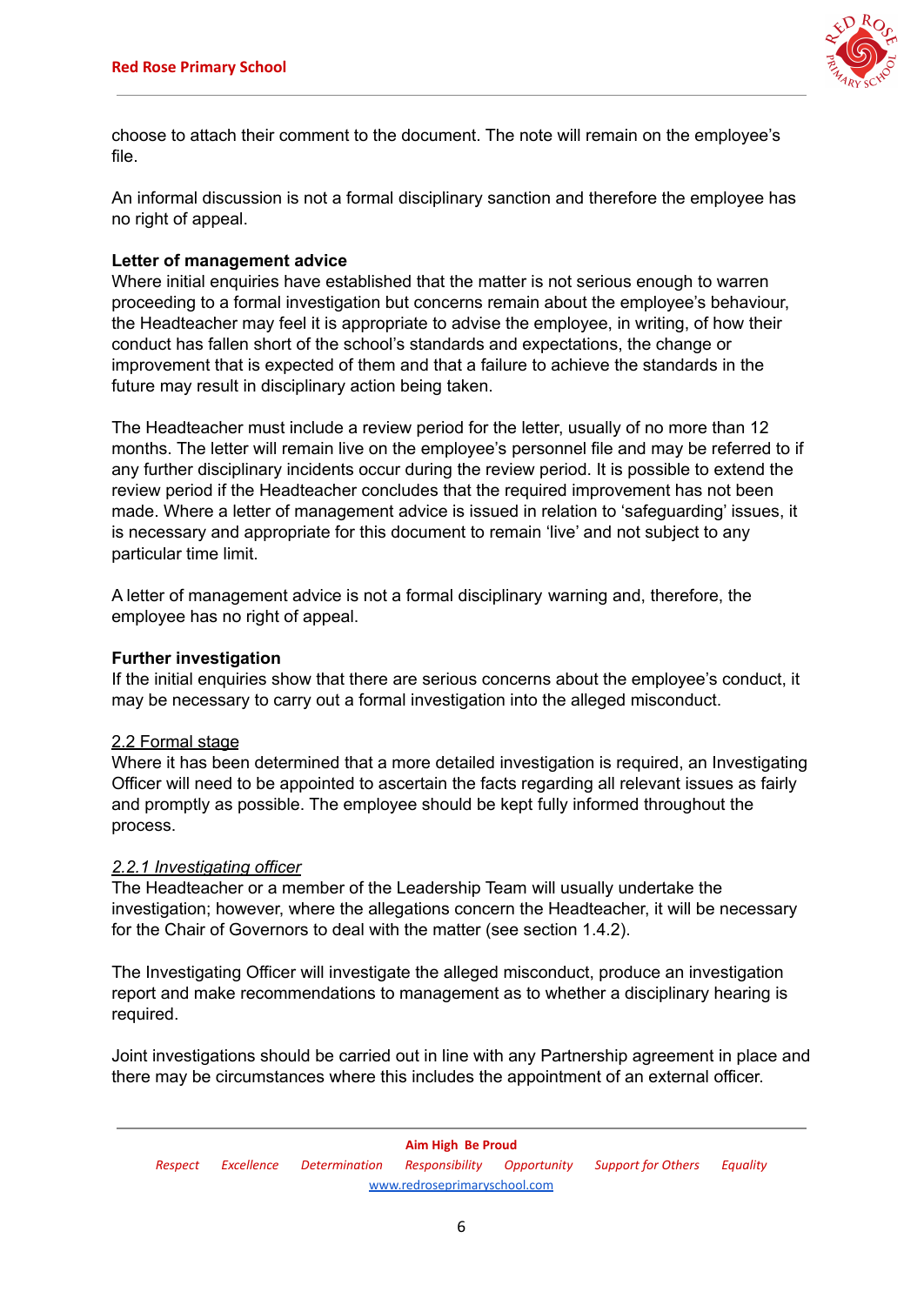

## *2.2.2 Financial irregularities*

If the alleged misconduct is of a financial nature or the circumstances indicate that an investigation by the Internal Audit Section is required e.g. misuse of the internet, then this will be put in place immediately and resources and equipment will be secured and where appropriate made available to the Police (i.e. in the cases relating to pornography/offensive or obscene materials).

## *2.2.3 Professional bodies and agencies*

Alleged misconduct related to the protection and safeguarding of children will be reported immediately to either the Local Authority Designated Officer (LADO). Where the allegations involve safeguarding concerns, the Disclosure and Barring Service (DBS) will be informed of the outcome of the disciplinary hearing.

In some cases, the school is required to notify, and possibly provide evidence or information to, the appropriate professional body, of investigations, warnings, dismissals or restrictions placed on practice. Depending on the seriousness of the offence, the Investigating Officer may be obliged to inform the professional body at any stage of the formal procedure.

## *2.2.4 Trade union representatives*

Although normal disciplinary standards apply to the conduct of trade union representatives as employees, disciplinary action against a trade union representative can be construed as an attack on the union if not handled carefully.

No disciplinary action should therefore be taken until the case has been discussed, after obtaining the employee's agreement, with a full-time trade union official. Advice should be sought from the HR Advice and Guidance Team if the trade union representative refuses to give consent.

## *2.2.5 Criminal charges or convictions*

If an employee is charged with, or convicted of, a criminal offence not related to work, this is not in itself reason for disciplinary action. Similarly, an employee should not be dismissed solely because they are absent from work as a result of being remanded in custody. Consideration will be given to the criminal conviction and the likely effect upon the employee's ability to carry out his or her duties.

If an employee is subject to a criminal investigation, this will be dealt with separately to any internal disciplinary investigation. The Police should not be asked to conduct any investigation on behalf of the school.

The Investigating Officer will liaise with the Police to determine whether the disciplinary investigation can proceed in parallel with the criminal investigation. The timescale for the internal investigation will have to be reviewed and the employee will be kept informed of the position by the Investigating Officer.

# *2.2.6 Resignation during disciplinary investigation*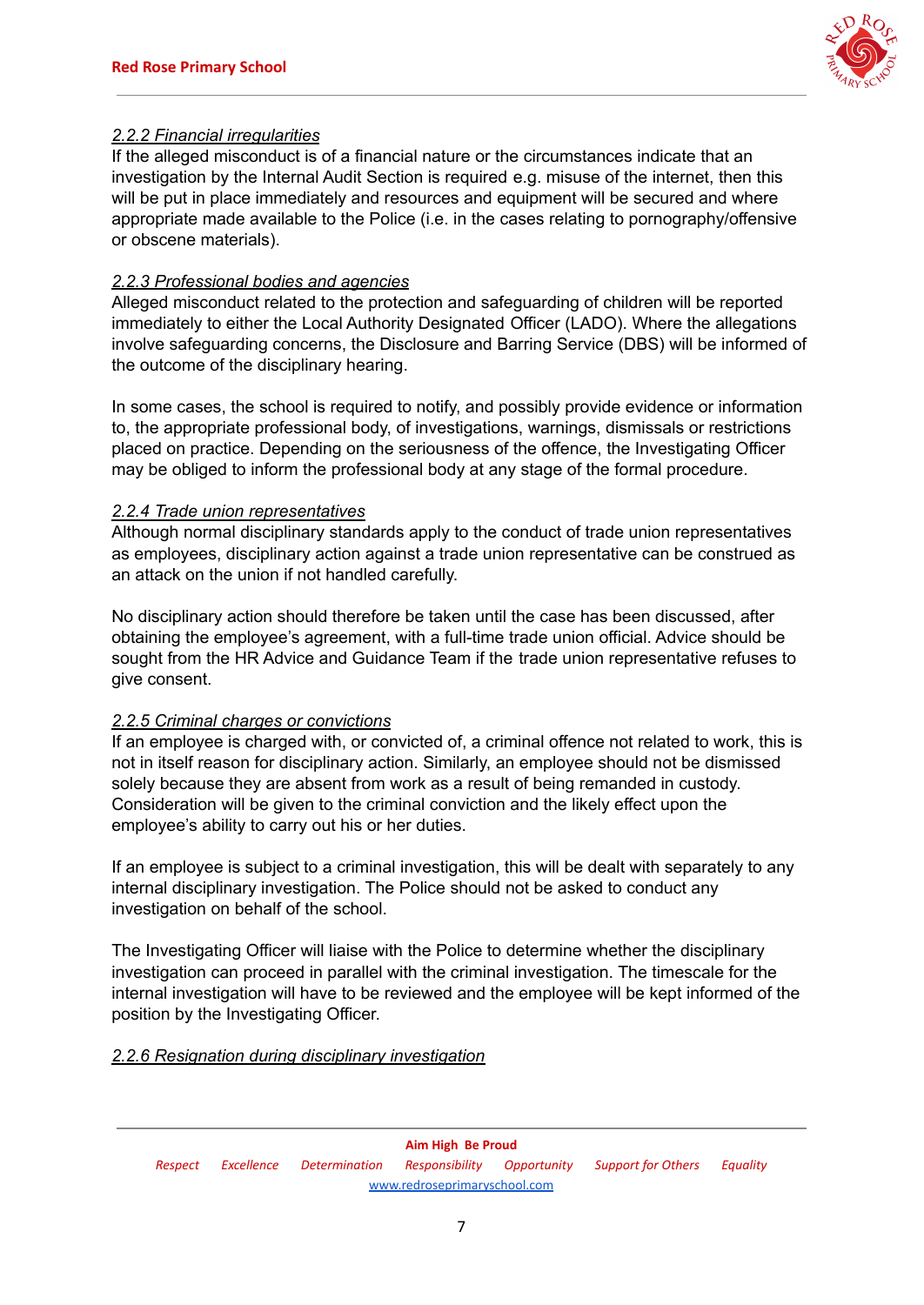

Where an employee submits their resignation before the disciplinary process has been concluded, the Investigating Officer may continue the disciplinary process so far as reasonably practicable during the employees notice period.

Where the allegations(s) are of a safeguarding nature, the case must progress to a disciplinary hearing, even if the employee's notice period has ended and the hearing is conducted in their absence. Any sanction issued would be given "if the person had continued to be employed" and reported to the appropriate authority (see Section 2.2.3).

## *2.2.7 Grievance during disciplinary process*

Where an employee raises a grievance during the disciplinary process, advice should be sought from HR Advice and Guidance Team. It may be appropriate to deal with the issues concurrently; however, in certain circumstances the disciplinary process may need to be suspended in order to deal with the grievance.

#### 2.3 Suspension

Suspension should only be considered as a last resort and every effort should be made to keep an employee at work where possible. Suspension will only be appropriate where keeping the employee at work poses a risk to the employee and others, or their presence at work will impede the investigation.

The following alternatives to suspension should be considered:

- restricting the duties they can carry out whilst the investigation takes place
- limiting access to resources, such as ICT

The decision as to whether to suspend is entirely separate from the assessment of conduct. The fact that an employee has not been suspended from work does not prevent their behaviour from being classed as gross misconduct.

Suspension is not a disciplinary sanction and is without prejudice on full pay. It is essential that the period of suspension is kept as brief as possible.

## *2.3.1 Informing employee of suspension*

The employee should be verbally advised of the suspension and the reasons relating to the decision by the Headteacher (or Chair of Governors). The employee should be advised that the suspension is without prejudice and that they will receive full pay during the course of the suspension.

The suspension must be confirmed in writing, making the allegations clear, and should be sent out to the employee within 1 school day of the decision to suspend, together with a copy of the disciplinary policy.

During the suspension the employee should remain away from their place of work, but must remain available for work during their normal working hours and attend any meetings as appropriate.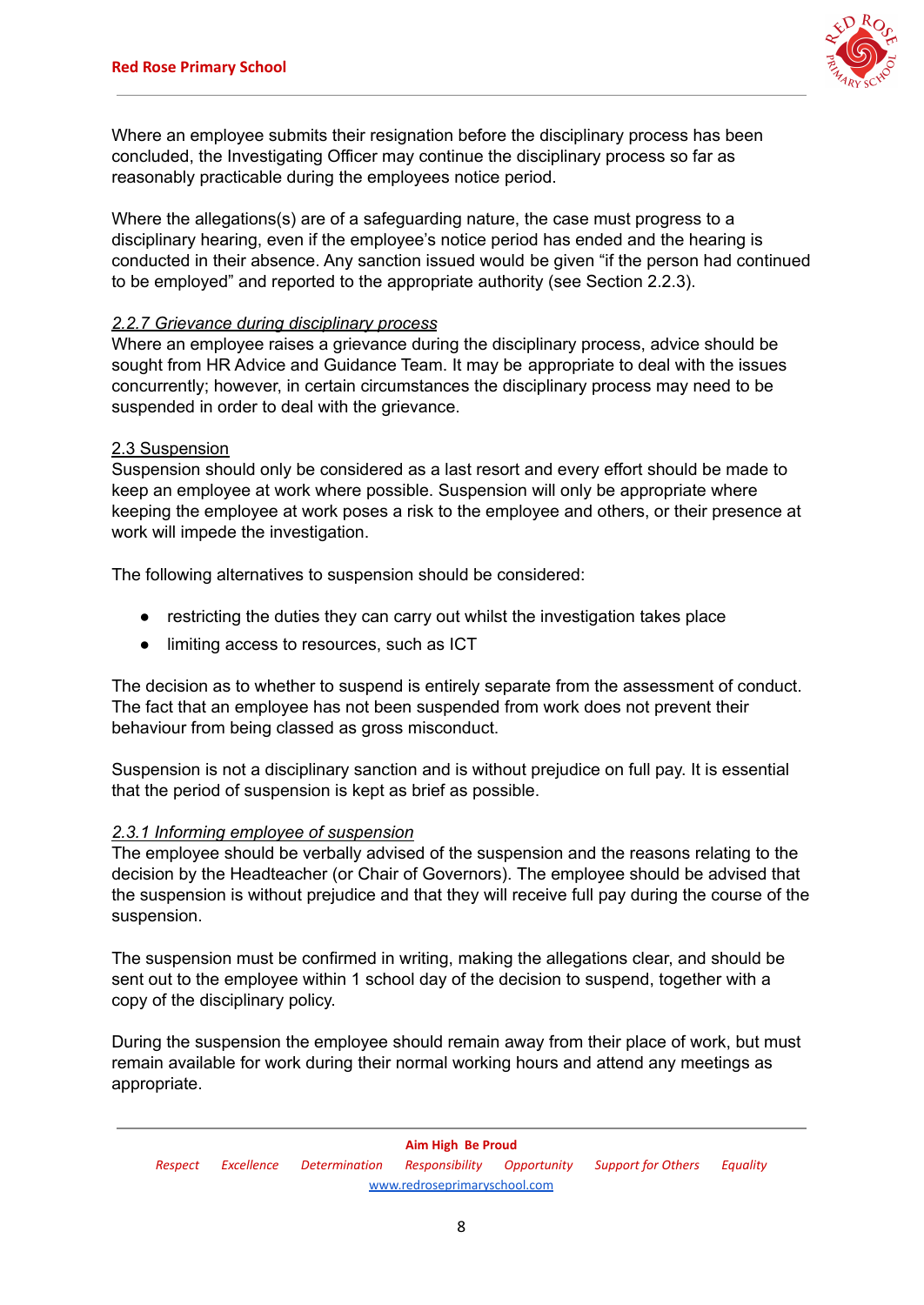

It is recognised that the employee needs to communicate with those conducting the investigation and may also need to discuss their circumstances with parties who are assisting them within the process - for example, the person accompanying them to meetings. A suspended employee is not prevented from having any contact with colleagues; however, they should not discuss any aspect of the case with other employees or other parties connected with the investigation or with any other inappropriate parties.

If an employee does not comply with the terms of their suspension, the school may revoke their entitlement to receive full pay during the period of suspension.

## *2.3.2 Communication during suspension*

The employee should be provided with a Contact Officer as their first point of contact for any issues regarding work and the investigation.

The role of the Contact Officer is to keep the employee up to date, as appropriate, with the progress and likely timescale of the investigation, however, detailed information relating to the investigation should not be shared with the employee. The frequency of contact will be determined by both the Contact Officer and the employee and dependent upon the length and complexity of the investigation.

#### *2.3.3 Reviewing suspension*

It is important that the need to suspend is reviewed and documented regularly throughout the investigation, as new information may emerge during the course of the investigation which changes the necessity for the suspension. Similarly, it may be that the need to suspend is not obvious initially, but during the course of the investigation, suspension may be required.

In all cases, the period of suspension should not be for any longer than necessary and every effort should be made to ensure that it is as brief as possible.

The Contact Officer will notify the employee of the outcome of each review of the suspension.

#### *2.3.4 Sickness and annual leave during suspension*

An employee who is suspended must be available for work during their normal working hours and to attend meetings, as appropriate. If an employee becomes ill during their suspension then they will be on sick leave rather than suspension and will be paid in accordance with their normal contractual sick pay entitlements will be managed using the sickness absence policy. If the employee is well enough to return to work prior to completion of the disciplinary process, it may be necessary to reinstate the suspension or to place the employee on suspension.

Annual leave can be taken during suspension subject to approval through the normal procedures.

#### 2.4 Investigation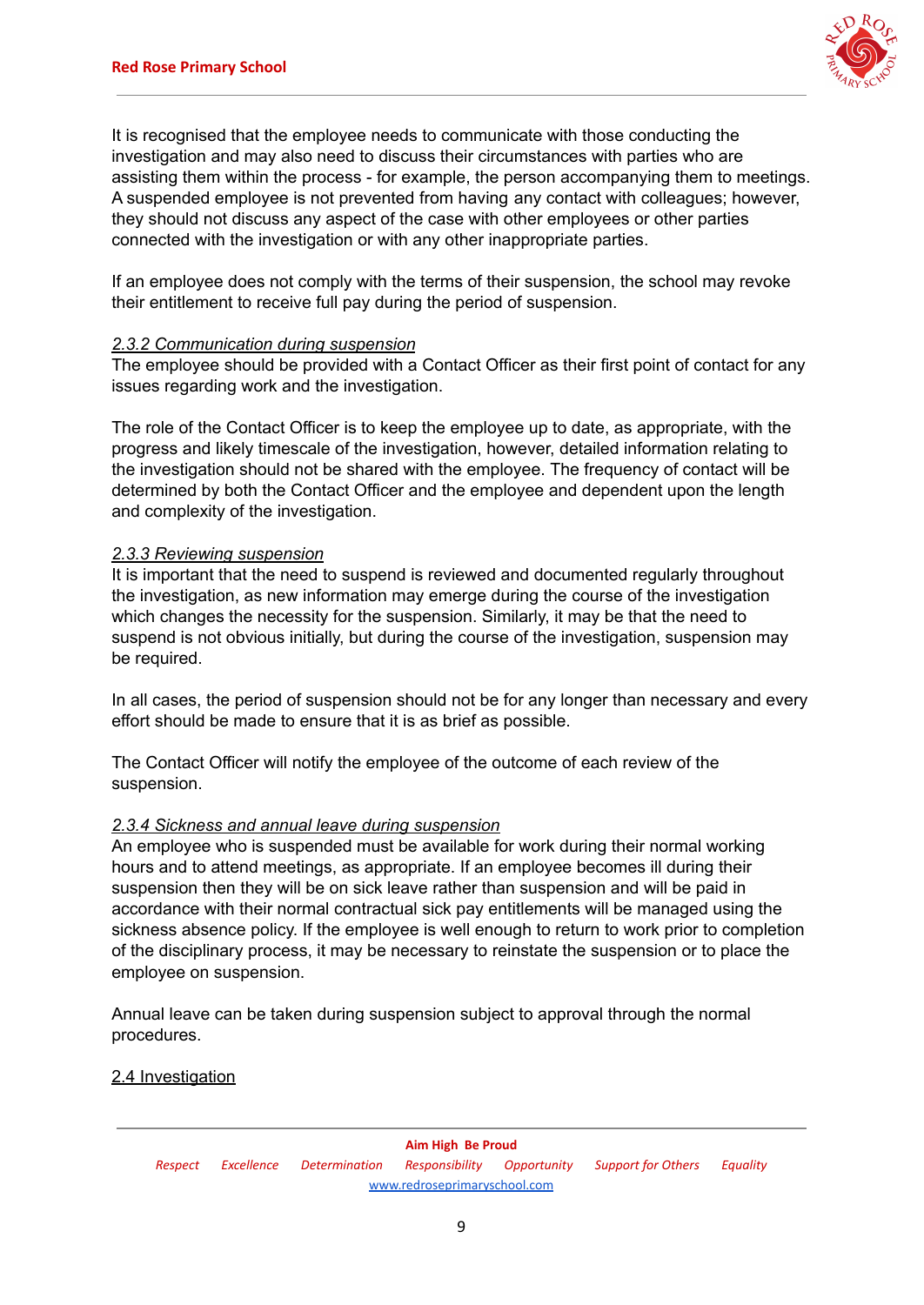

To ensure the fair handling of disciplinary matters, it is essential to carry out a prompt and adequate investigation, which will include:

- enquiring into the circumstances and establishing the facts of the case
- giving the employee a chance to offer an explanation
- gathering of evidence relating to the case
- taking a balanced view on whether there are sufficient grounds for an allegation of misconduct

## *2.4.1 Investigation meetings*

The Investigating Officer will write to the employee informing them that a detailed investigation will be conducted and inviting them to a meeting to discuss the allegations, as part of the investigation.

There is no statutory right for an employee to be accompanied to meetings during the investigation; however, every effort should be made to accommodate a request from an employee to be accompanied by a Trade Union representative or work colleague. It is up to the employee to arrange for someone to attend any interview(s) in this capacity. If their chosen representative is not available to attend the employee should arrange for a replacement representative to accompany them, or attend on their own. Meetings will not usually be postponed in these circumstances. The individual accompanying the employee must not be someone whose presence would prejudice the hearing or who might have a conflict of interest.

The Investigating Officer will meet with all relevant people and should ensure that witnesses who are prepared to provide statements as part of the investigatory process are fully aware, from the outset, of the consequences of doing so. This may include the requirement to provide evidence as part of a formal disciplinary hearing or disciplinary appeals process and their statements being provided to a regulatory body.

Should further allegations come to light during the course of the investigation, the Investigating Officer will write to the employee informing them of the additional allegations and will be provided with an opportunity to respond to them during the course of the ongoing investigation.

## *2.4.2 Final investigation meeting*

To conclude the investigation, the Investigating Officer must arrange a final meeting with the employee who the allegations were raised against.

The Investigating Officer will use this meeting to:

- outline the key points of the investigation, i.e. who has been interviewed
- allow the employee the opportunity to respond to any additional allegations that have come up during the investigation and that were not covered at the initial meeting.

## *2.4.3 Concluding the investigation*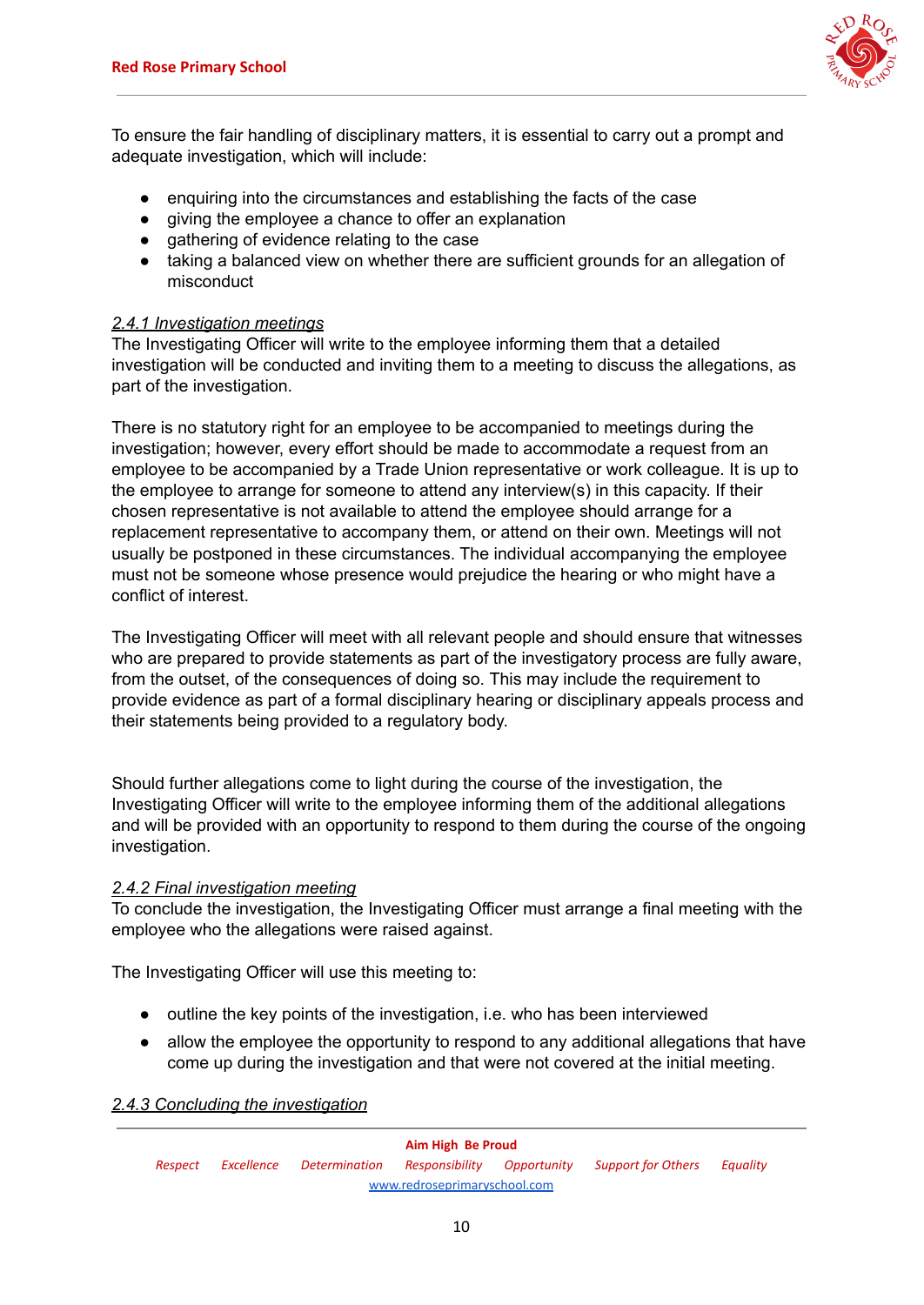

The Investigating Officer will collate and analyse the evidence gathered and a report of the findings will be prepared setting out whether there are sufficient grounds to merit a referral to a formal disciplinary hearing. Should a recommendation for a hearing be made the employee will receive a copy of the report prior to the disciplinary hearing.

## **3. Capability (Support staff only)**

The success of the school depends on the effective contributions from all employees. It is recognised that the vast majority of its employees meet or exceed the demands of their respective roles; however, performance problems can and do arise and this procedure provides a framework for dealing with cases of poor performance in a fair, supportive and consistent way.

In the first instance, any employee performance issues should be dealt with by the Headteacher (or a representative) through day to day support, advice and guidance. However, where the employee's performance does not improve to the required standard, the Headteacher (or representative) will commence the informal stage of the procedure.

This procedure should only be followed where it is clear that the failure to perform is not due to ill health or misconduct. Issues concerning poor performance that may result in a potential danger or a breach of duty of care will be dealt with as a conduct issue under this procedure (see Section 2).

## 3.1 Informal stage

The informal stage should be a positive process, with the aim of helping the employee to resolve performance problems by providing appropriate support to enable them to perform to the standard required.

## *3.1.1 Initial meeting*

The Headteacher (or representative) will arrange a meeting with the employee, giving them reasonable notice of the date, time and purpose of the meeting. Whilst there is no statutory right for an employee to be accompanied to meetings during the informal stage of the process, every effort should be made to accommodate a request from an employee to be accompanied by a Trade Union representative or work colleague.

During the meeting the Headteacher (or representative) will discuss the following:

- the nature of the performance concerns
- the expected standards of performance
- the necessary actions required to be carried out by the employee or manager to aid improvement
- any timescales for improvement and review dates
- the potential consequences of not achieving the required improvement in performance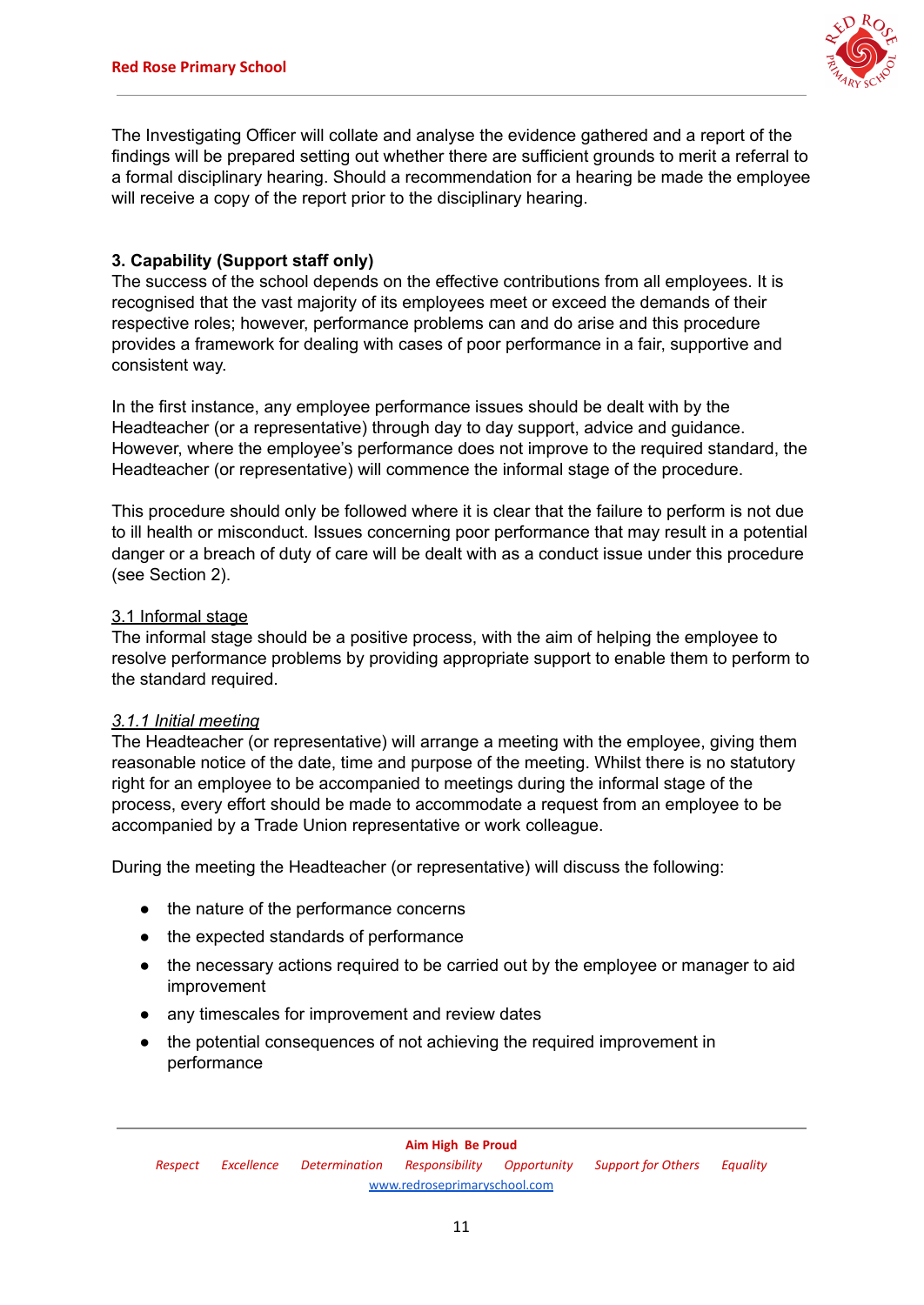

The employee will also be given the opportunity to express their views on the concerns raised and to provide any explanation for the poor performance.

The agreed actions, targets and programme of support will be pulled together into an action plan, which will be reviewed throughout the agreed timescale.

If at any point it becomes apparent that the poor performance is caused by lack of willingness or refusal to carry out reasonable duties, then this should be dealt with as a conduct issue rather than capability.

#### *3.1.2 Review meetings*

Regular review meetings will be held throughout the agreed timescale to discuss and record progress against the agreed action plan. It also provides the Headteacher (or representative) with an opportunity to give feedback and for the employee to highlight any areas of concern throughout the review period.

At the end of the agreed review period, a final meeting should be arranged with the employee to assess their overall progress. If satisfactory improvement has been made, the employee should be informed of this, in writing, encouraged to maintain the improvement, and the matter will be considered closed.

If satisfactory performance has not been achieved within the agreed timescale, the Headteacher (or representative) will determine whether or not it is reasonable to extend the review period further or to progress the case to the formal stage of the procedure.

#### 3.2 Formal stage

Where the employee has not met the targets set out in the action plan within the agreed timescale, the employee will be informed by the Headteacher (or representative) that the case will be progressing to a disciplinary hearing.

In the period leading up to the disciplinary hearing, the action plan will continue to be implemented with the employee continuing to be provided with any professional support, advice and guidance, as agreed in the review process. This may include the withdrawal of support when an acceptable level of performance has been reached to test whether this level can be sustained.

Further information regarding the process to be followed at a disciplinary hearing can be found in Section 4.

## **4. Disciplinary hearing**

If it is considered necessary to convene a disciplinary hearing, either on the grounds of conduct or capability, the employee will be given at least 7 school days' notice of the date and time to allow sufficient time to prepare and arrange representation. A copy of the Investigating Officer's report will be provided.

#### 4.1 Right to be accompanied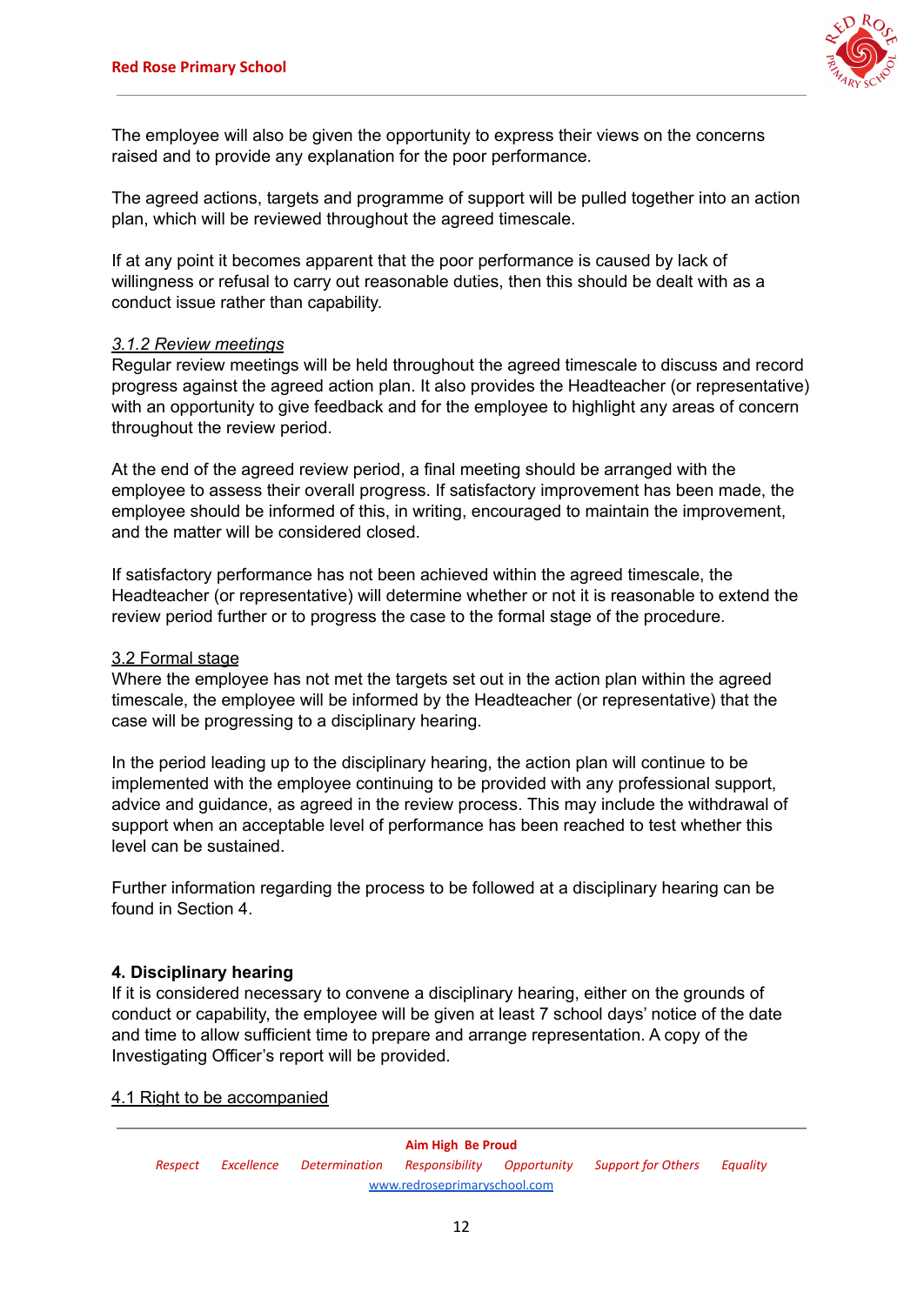

Employees have a statutory right to be accompanied by a work colleague, a trade union representative or an official employed by the trade union at disciplinary hearings. The individual accompanying the employee must not be someone whose presence would prejudice the meeting or who has a conflict of interest.

An employee may ask an official from any trade union to accompany them, regardless of whether or not they are a member or the union is recognised. A trade union representative who is not an employed official must have been reasonably certified by their union as being competent to accompany the employee.

If an employee makes any request to be accompanied by a legal representative at a disciplinary hearing advice should be sought from the Advice and Guidance Team before a decision can be confirmed.

The representative may play a full part, including addressing the hearing to put and sum up the employee's case, responding on behalf of the employee to any view expressed, asking questions of the witness or witnesses, summing up the employee's case and conferring with the employee during the hearing. However, they should not answer questions that are put directly to the employee.

## 4.2 At the hearing

The Governors will hear evidence from both parties at a formal disciplinary hearing and make a decision regarding the outcome of the hearing including what, if any, disciplinary action will be taken. They will conduct the hearing and make their decision in good faith.

If the employee becomes upset or distressed during the hearing it is advised that the Chair of the Committee should allow a short break to enable the employee to regain composure before continuing. If the distress is too great for the employee to continue then it may be appropriate to reconvene the hearing on another date.

It may also be appropriate to adjourn the hearing for a short time to allow time to check matters further, particularly if there is a dispute over facts or process. If new facts emerge, consideration will need to be given as to whether to reconvene the hearing on another date to allow time for further investigation.

## 4.3 Postponing the hearing

The employee must make all reasonable efforts to attend the hearing, including securing the attendance of their representative, but if they are not able to attend, they will be offered one alternative date. This should normally be within 5 school days of the original date, although this can be extended by mutual agreement. If the employee fails to attend the rearranged hearing without explanation the hearing may proceed and a decision reached in their absence.

The employee can choose to put their case in writing for consideration by the Governors or an employee's representative may attend and present the case in their absence.

## 4.4 Outcomes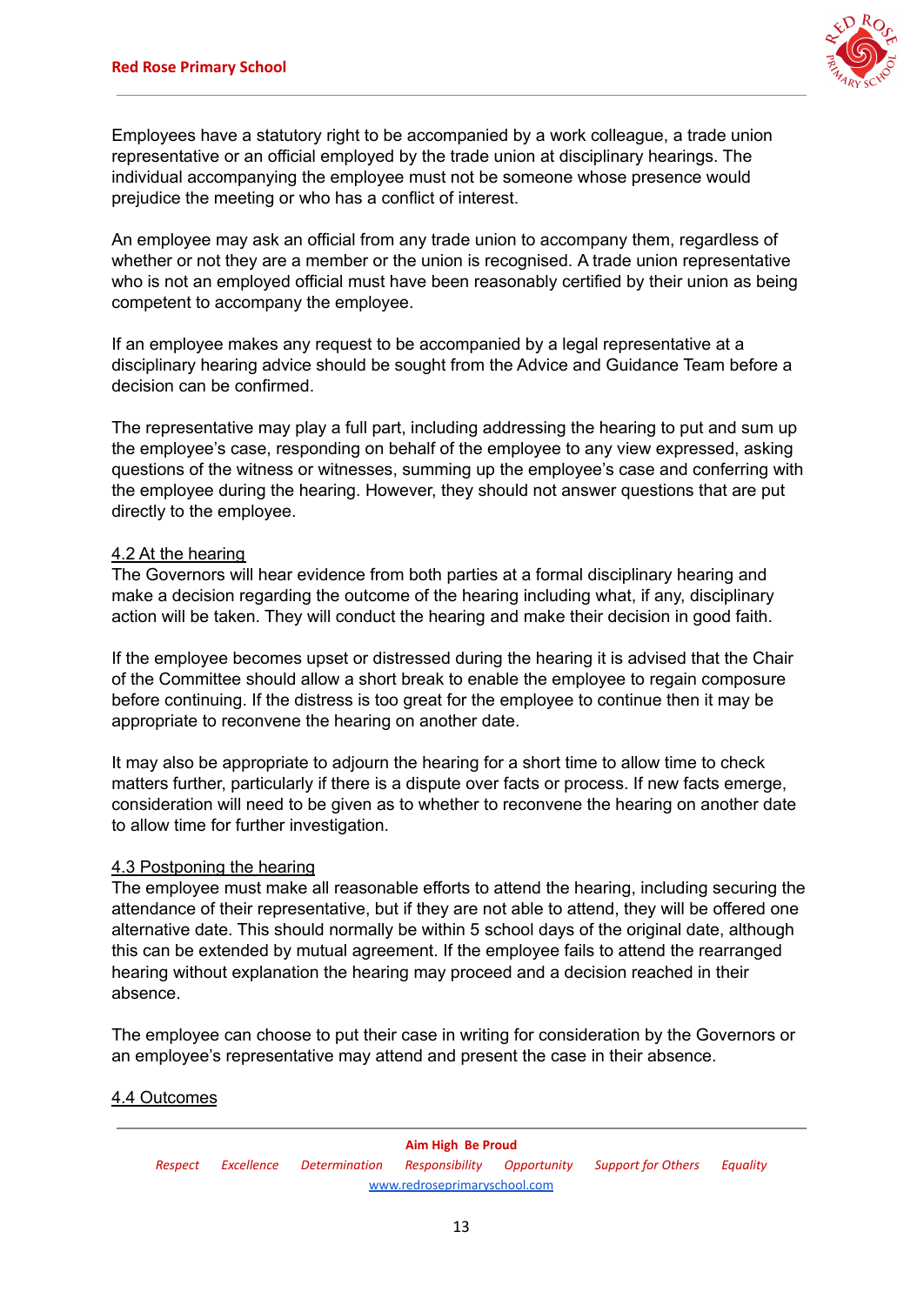

The Governors, supported by a member of the HR Advice and Guidance team, will hear evidence from all parties present and the hearing and reach a decision based on the 'balance of probabilities' that it is more likely than not that the employee behaved as alleged.

The outcome of the hearing could be:

- No further action where it is deemed that there is no case to answer
- Letter of management advice
- Action plan
- Formal disciplinary sanction

The employee will usually be informed of the decision verbally at the end of the hearing by the Chair of the Committee and the decision will be confirmed in writing, by recorded delivery, within 2 working days of the hearing.

## *4.4.1 Formal disciplinary sanctions Written Warning*

This may be issued if the first offence is serious enough to warrant formal action and will set out the nature of the misconduct and the improvement in behaviour required. It will usually last for a period of twelve months, although this can be extended. A copy of the written warning will be kept of the employee's personnel file.

The written warning will clearly state the performance problem, where improvements are required and the level of continued professional support, advice and guidance to be provided. In cases of capability (Support staff only), the frequency of future reviews, now on a formal basis, will also be outlined at this stage.

Depending upon the severity of the situation, this stage may be omitted in cases of both misconduct or capability and it may be justifiable to move directly to a final written warning.

## **Final Written Warning**

Where there is a failure to improve or change behaviour, and previous live warnings have not resulted in sufficient improvement, the employee may be issued with a final written warning. In circumstances where an offence is sufficiently serious to warrant only one written warning, but not serious enough to justify dismissal, a first and final written warning may be issued. It will usually last for a period of eighteen months, although this can be extended. A copy of the written warning will be kept of the employee's personnel file.

The final written warning will clearly state the performance problem, where improvements are required and the level of continued professional support, advice and guidance to be provided. In cases of capability (Support staff only), the frequency of future reviews, now on a formal basis, will also be outlined at this stage.

# **Dismissal**

If the employee's conduct or performance still fails to improve following previous warnings, an employee may be dismissed with notice.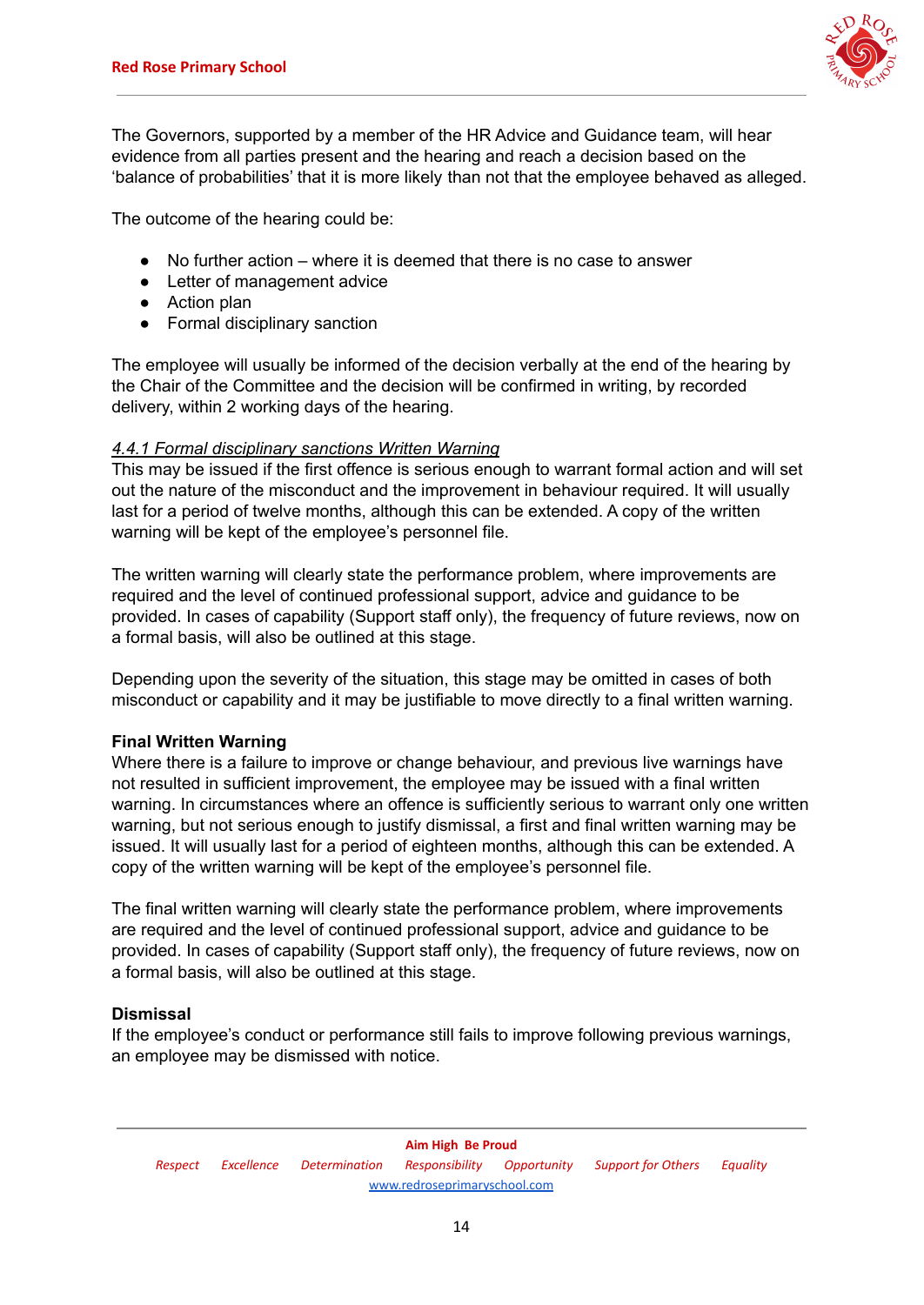

The employee should be provided with written details of the reasons for dismissal, the date on which employment will terminate, the appropriate period of notice and their right of appeal.

An employee should not be dismissed for a first breach of discipline, except in cases of gross misconduct.

#### **Summary dismissal**

In very serious cases, where an employee is found guilty of gross misconduct, the employee may be dismissed without notice. In this circumstance, termination of the contract is immediate. More details about what can constitute gross misconduct can be found at Section 1.3.2.

## **Alternatives to dismissal**

An alternative to dismissal will be considered where the disciplinary outcome is that a dismissal should take place but there are mitigating circumstances to take into account.

The Governors may decide to offer to transfer the individual elsewhere within the school and in exceptional circumstances a demotion may be applied. In cases of demotion there will be no protection of salary. The transfer or demotion must be offered in writing as an alternative to dismissal and accepted by the employee. If an alternative to dismissal is refused, this should be recorded and the employee will be dismissed.

## *4.4.2 Time limits*

There may be occasions where an employee's conduct is satisfactory throughout the period the warning is live, only to lapse very soon thereafter. Where a pattern of behaviour of this type emerges the employee's full disciplinary record may be used in deciding how long any subsequent warning should last.

There must be sound justification for this decision and under no circumstances should a warning be indefinite, as it is not good employment practice to keep someone permanently under threat of dismissal.

In addition, the fact that a warning has expired does not mean that the misconduct in respect of which the warning was given can never be considered in any subsequent disciplinary process. However, care must be taken in these circumstances and the manager must consult with the HR Advice and Guidance Team.

## 4.5 Right of appeal

Employees have the right of appeal against any formal disciplinary action taken against them and should be lodged within 10 school days of receipt of the outcome letter, clearly stating the grounds of appeal. The employee has the right to be accompanied to the appeal hearing by a Trade Unions representative or work colleague.

The appeal will be heard by the Appeals Committee and representatives from School and Governor Support Service and HR Advice and Guidance will also be in attendance to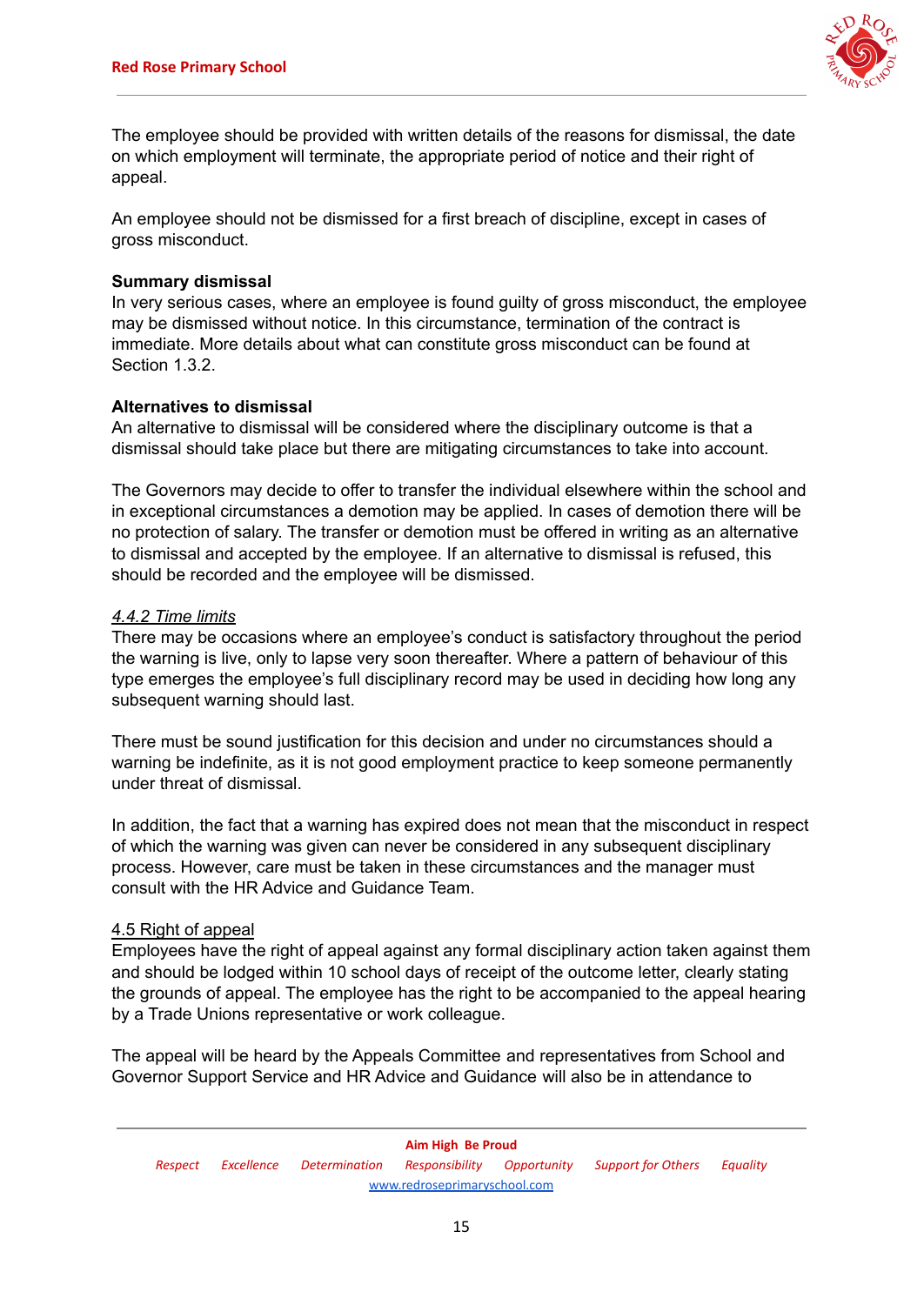

provide support to the Committee. See supporting document B for the procedure to be followed at an appeal hearing procedure.

In cases where a statutory officer of the Local Authority believes that there may be implications for the safeguarding of young people or children, the Corporate Director of Children and Adults Services will be offered the opportunity to make a statement either in person, through a nominee or in writing. The aim of this it to allow the Appeals Committee to be made aware of their views and ensure that their statutory obligations on behalf of the Local Authority can be considered.

Where possible, once the Appeals Committee has reached a decision, the employee will be given oral notification of the decision and the reasons at the conclusion of the hearing. The decision will also be confirmed in writing by recorded delivery as soon as possible following the hearing.

Where any decision has been overturned, the Appeals Committee may give consideration to any other implications such as training requirement or clarification of rules and procedures. The outcome should not result in any increase in disciplinary penalty.

The decision made at this stage is final and concludes the schools disciplinary procedure.

## **5. Flowchart**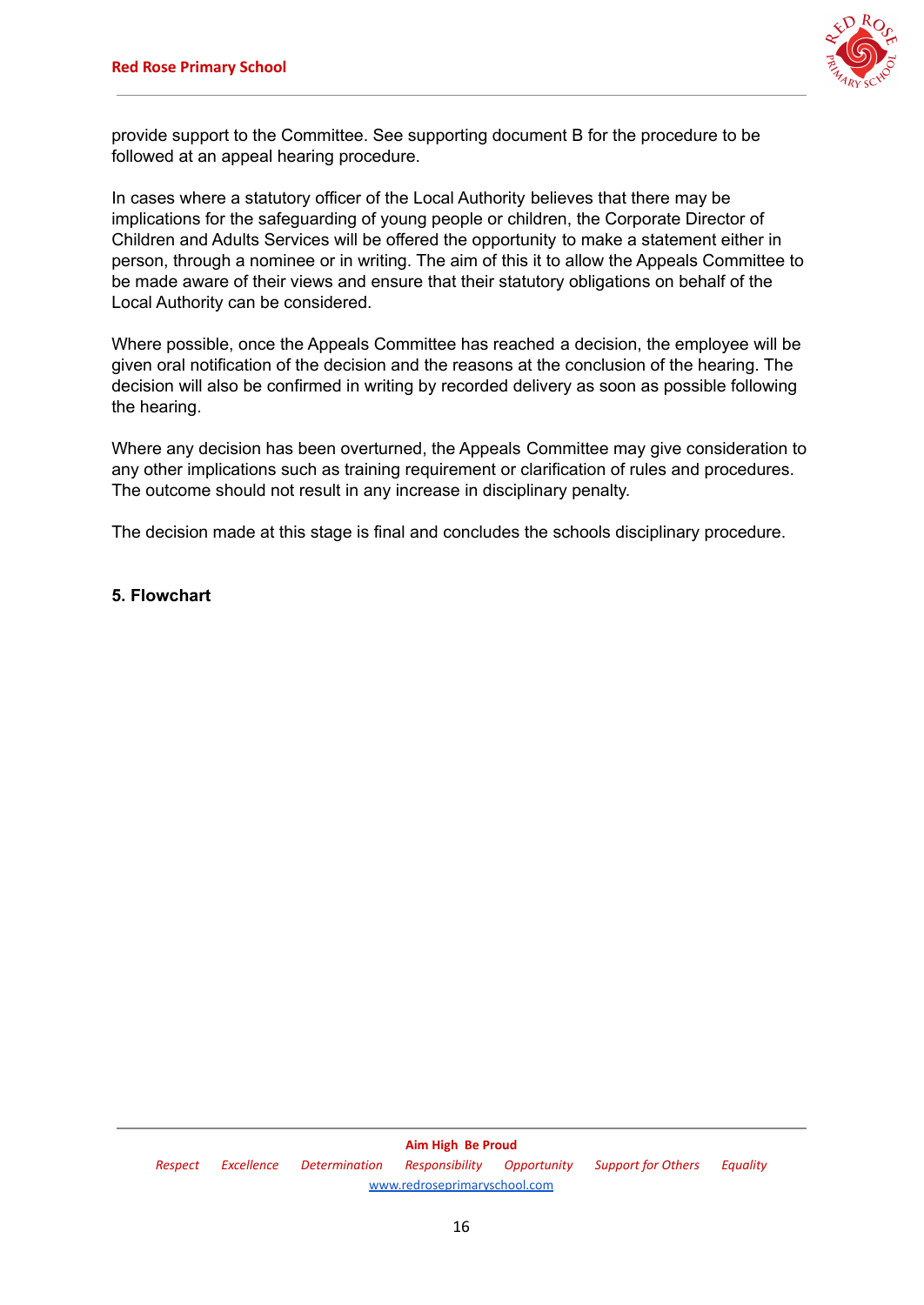

#### 5.1 Conduct process



**Aim High Be Proud** *Respect Excellence Determination Responsibility Opportunity Support for Others Equality* [www.redroseprimaryschool.com](http://www.redroseprimaryschool.com)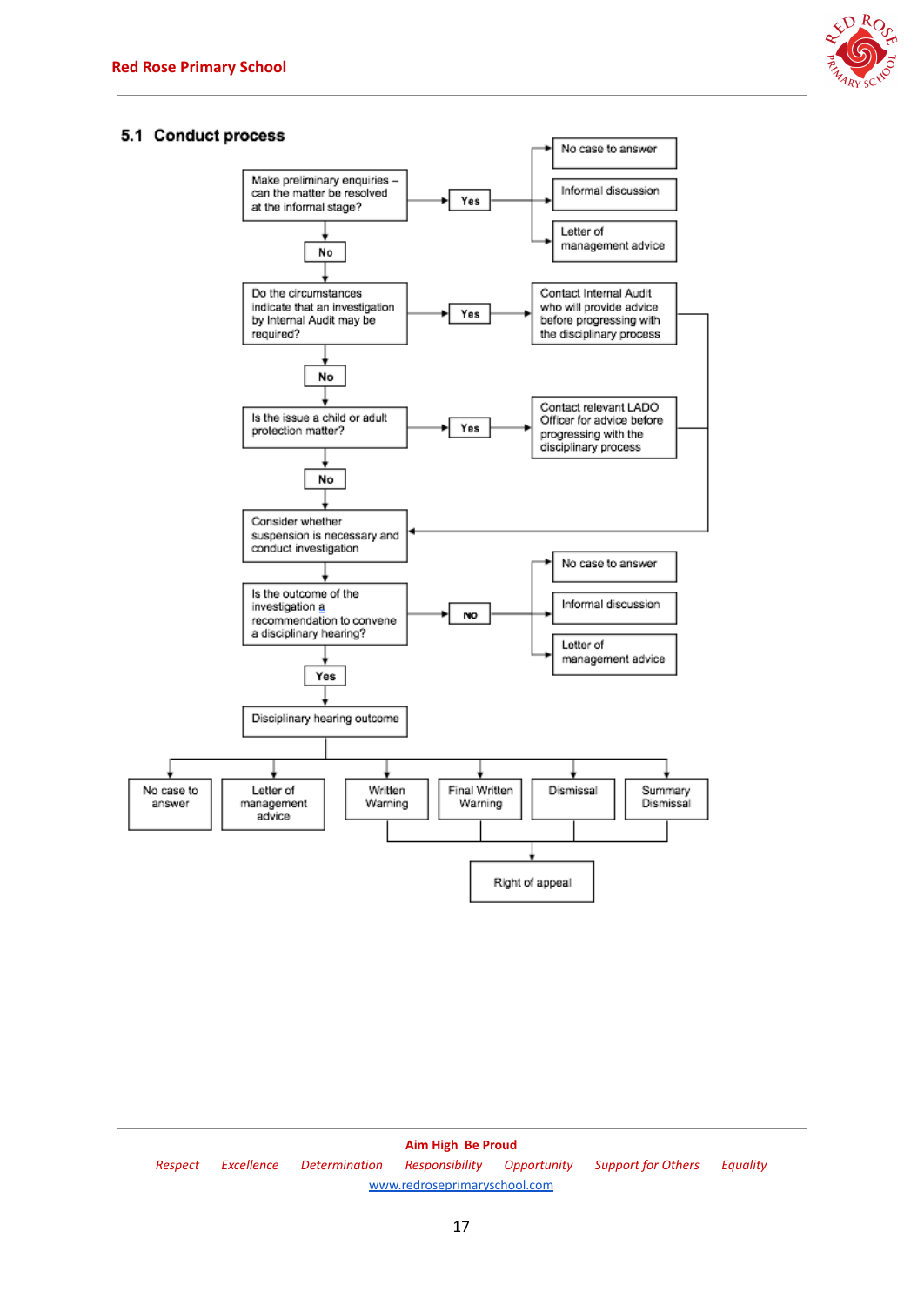

# 5.2 Capability process



**Aim High Be Proud** *Respect Excellence Determination Responsibility Opportunity Support for Others Equality* [www.redroseprimaryschool.com](http://www.redroseprimaryschool.com)